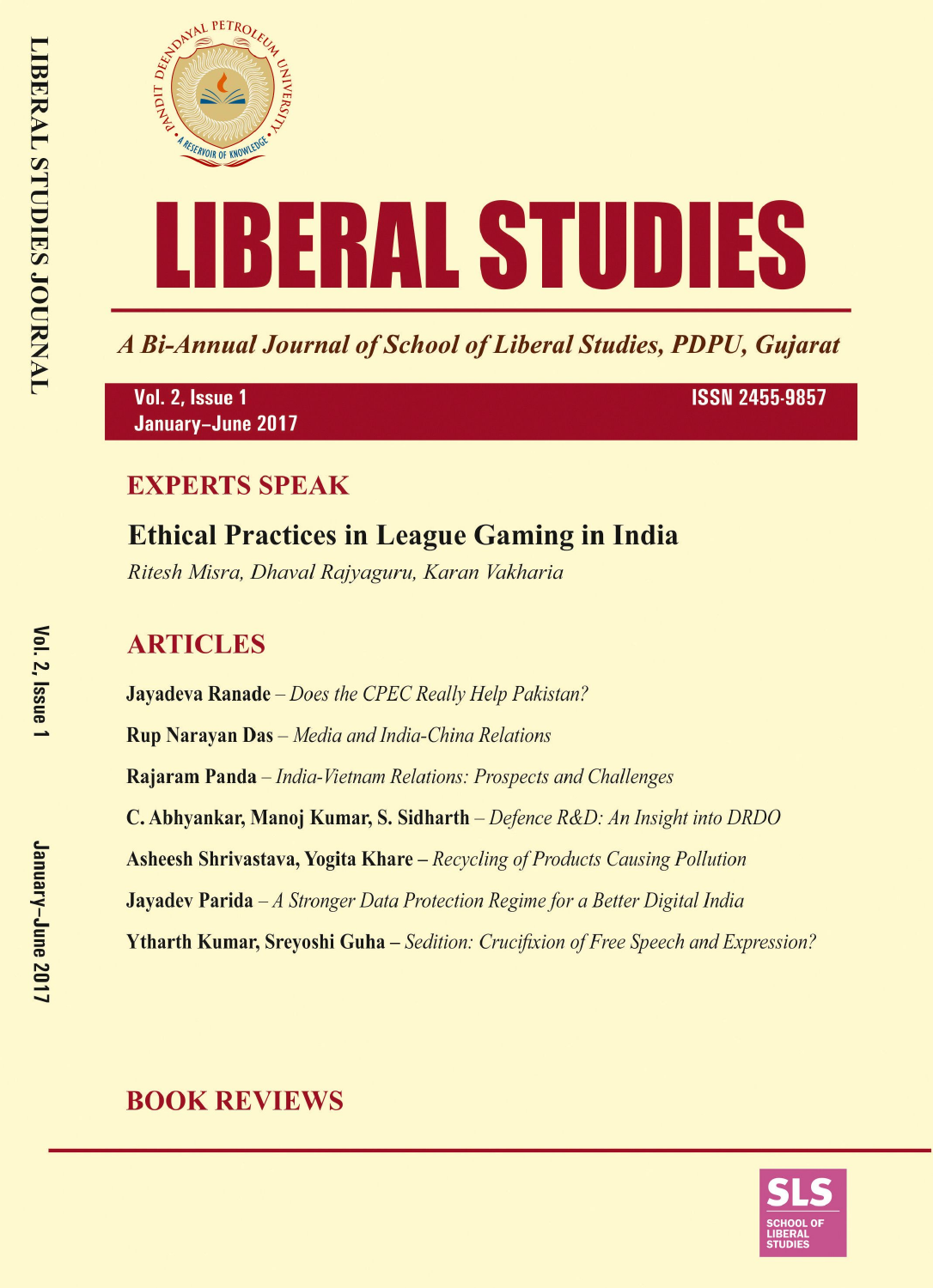# **Jayadev Parida\***

## *A Stronger Data Protection Regime for a Better Digital India*

### **Introduction**

India's presence in the cyberspace has been propelled in to digital power narratives in the global cyber diplomacy discourse.2 To name a few, India's selection to chair the first group of governmental experts constituted to deliberate the issue of Lethal Autonomous Weapons Systems and their impact on international security<sup>3</sup>, and as the first non-OECD country to host the Global Conference on Cyber Space. Until recently, Digital India initiative, followed by governments 'shove<sup>4</sup>' to promote a digital market on the base of cashless transactions has been necessitating a lot of policy reboot at a purely domestic level. In India, Cyber security is the biggest threat to national security – and something needs to be done to protect our financial, strategic and civilian networks. Similarly, some form of policy needs to be implemented wisely and precisely to manoeuvre the currency of digital age viz. DATA! Statistically, India ranks second in the world in terms of the highest number of internet users which are almost 34 per cent of a total of 1.3 billion population.

Interestingly, however, India has no clear policy frameworks to address this serious issue of data protection and individual privacy and this could prove the biggest setback in years to come. This could be precisely the reason that, Apple the most sophisticated of current technology companies has only a 2 per cent market share in India. All the Internet giants and their data servers are based under US jurisdiction; and even with a proper legal process to get information from the US via Mutual Legal Assistance Treaty, a minimum of two years will be required by the Indian government to get any information. Indian authorities have been well aware of internal and strategic impact of threats that are emanating from the cyberspace. There are, however, no national

<sup>\*</sup> **The author** is Konrad Adenauer Stiftung Fellow, Otto Suhr Institute of Political Science, Freie University Berlin, Germany.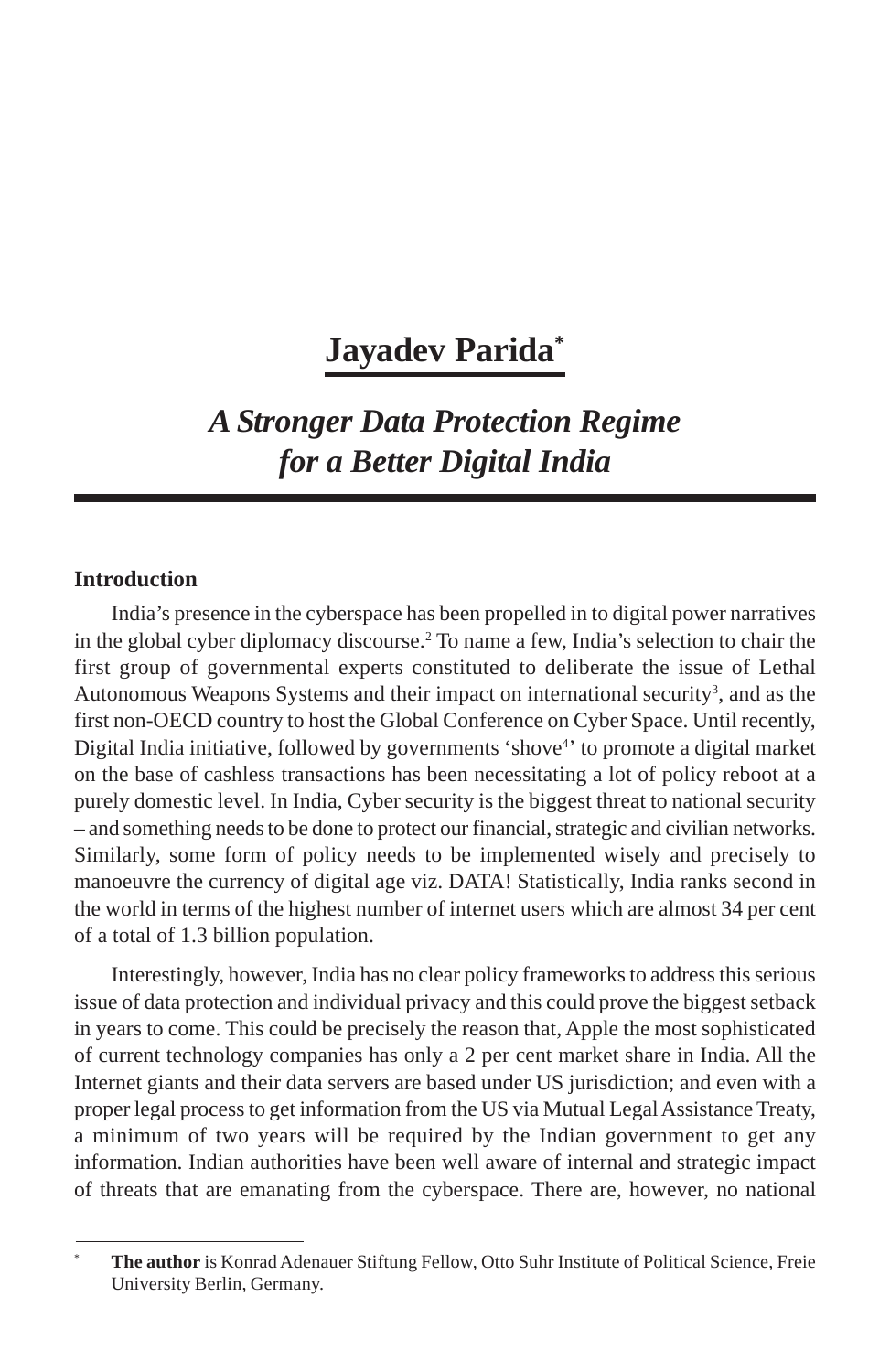laws pertaining to data protection. The government of India should adopt a prudent and effective data protection regulation if a successful Digial India is aspired for. There is even a need for second generation laws to address this issue of cyber security and data protection. Metaphorically, privacy though a myth is not a myth at all. Privacy is an integral part of human life and should be treated as such.

The Metamorphosis<sup>5</sup>, a world without Internet, is next to impossible. The Internet has become an essential and integral part of human life. This emerging complex 'interconnectedness' has reduced the time-space compression more than ever before. Technology is transcending geographical frontiers and threats are becoming asymmetric and unpredictable. In a span of three decades, cyberspace has highlighted a different lifestyle that has added various modern auxiliaries to our life. Internet of Things, artificial intelligence, disruptive technologies are all becoming a reality and also amplifying a Cybered life.<sup>6</sup> The Genesis of this life is thus dynamically synchronised into '*ls and*  $0s$ <sup>2</sup>

This binary amalgamation is known as 'data'. Data is a set of 'information that is stored by a computer'. The Indian Information Communication Act 2000 defines data as a 'representation of information, knowledge, facts, concepts or instructions which are being prepared or have been prepared in a formalised manner, and is intended to be processed, is being processed or has been processed in a computer system or computer network, and may be in any form (including computer printouts magnetic or optical storage media, punched cards, punched tapes) or stored internally in the memory of the computer<sup>8</sup>.

Data can exist in different formats – as numbers or text in pieces of paper, bits and bytes stored in electronic memory. The data includes everything of a computerised human life – personal and private information of individuals, confidential and strategic documents of an organisation and critical information of a government. However, 'data protection' provides legal restrictions and guidelines on the use and misuse of data that is stored or collected by the service provider or data administrator.

"Data! Data! Data!" once cried Sherlock Holmes impatiently. "I can't make bricks without clay."<sup>9</sup> In the information age, data is the clay for all bricks. One cannot provide a solid output without data; the Government's needs data to protect 'national security', corporate business runs through data and also a preferred destination for all cyber criminals. Data protection became a crucial issue specifically after the Snowden revelations in 2013 about the US NSA worldwide surveillance. The revelations provide three takeaways: first, human rights specifically the right to privacy needs a special attention by establishing new global standards or modifying the existing rules. Second, the door should open for other stakeholders for regulating the Internet ecosystem i.e. the multi-stakeholder approach. Third, the UN (by establishing a new agency or revamping the existing structure) should play a bigger role in international cyber security matters.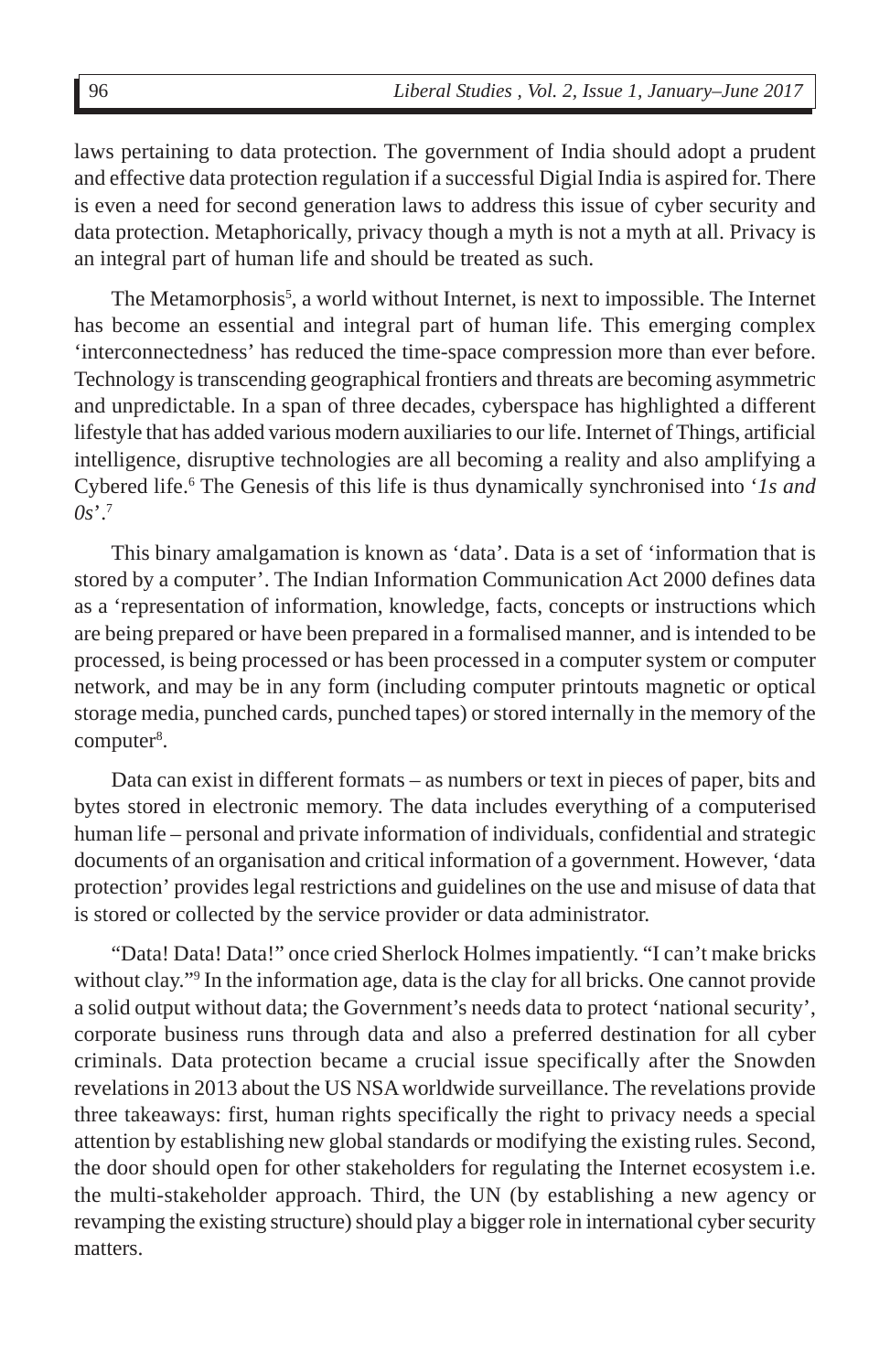Data protection is primarily a subject matter of the right to life and dignity, not just of business or of national security. It is quite ethical for all the stakeholders to sit at a table to discuss the fact. For instance, the peace treaty of Westphalia or the Geneva conventions has a lot of binding principles. This is not so in the case in violation of the human rights in cyberspace. This invisible world has huge humanitarian implications, and the right to privacy is an integral part of every individual.

There are three scenarios for constituting a data protection regime viz. *Right to Protect* the government should take responsibility to ensure the protection of the natural rights of all its citizens; *Responsibility to Protect* – a critical option to have a common ground, who will take the responsibility is substantially difficult to pin down. The Internet belongs to everybody and the future of the human civilisation is heavily dependent on it. Therefore, both public and private stakeholders should build trust and take responsibility to protect the individual liberty. Third and the worst case scenario is '*pay and secure*' (digital tax), pay to your respective service provider/government to give you a security blanket, and the more you pay, the more secure you will be.

For attaining a 'Digital India' (DI), the government needs to achieve three sets of parameters. First India should provide a *tech-savvy and disruptive digital infrastructure* to its tech-hungry youth population; fibre-optics is the tip of it.<sup>10</sup> Second, it should formulate a stronger data protection regime for its next billion netizens (NBN), digital economy and internet ecosystem at large. Third, in doing so it is the responsibility of the government to protect the socio-economic and security environment of India. In this modern day of the internet, data protection has emerged as one of the most crucial tasks that need to be addressed through a holistic approach.

This essay examines India's need for a stronger data protection regime at the advent of DI and what needs to be done to protect the NBN. Second the role of security and investment to make DI into a developed India.

#### **Right to Privacy and Data Protection**

The internet or the web-based life moves more rapidly than any other aspect of a modern civilised society. A bird's eye on the evolution of World Wide Web – Web 1.0, Web 2.0, Web 3.0, Web  $4.0$ ,<sup>11</sup> Web  $5.0$ <sup>12</sup>... *'Web N<sup>13</sup>'*, understandably, the Internet is among the few things humans have built that they don't truly understand.<sup>14</sup> Soon everyone on Earth (mainly global south) will be connected. The boom of digital infrastructure and addition of an additional 4 billion of people in to this virtual world will bring both abundant challenges and ubiquitous opportunities to other avenues of the physical world. The common future of this 'next billion' is significantly based upon uncommon terrains,15 whereupon data protection and individual privacy are a major concern, a mere tip of a much bigger iceberg.

The advent of the digital age fundamentally reduced individual ability to protect their privacy. "Big Brother is Watching You". Beyond Orwell's Worst Nightmare,<sup>16</sup> they know what we prefer to eat, places to visit, likes and dislike, financial<sup>17</sup> and marital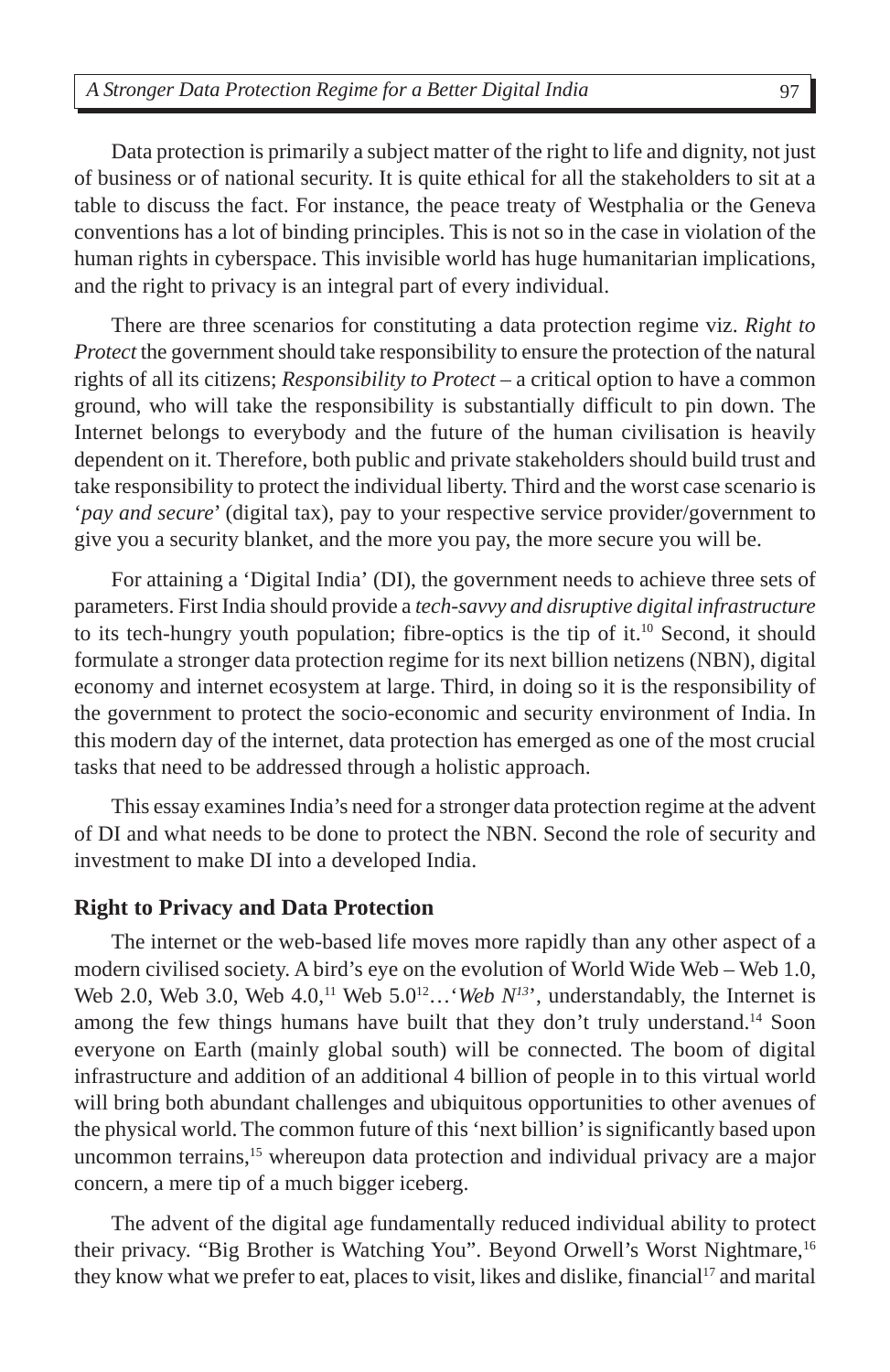status.18 The main threat is no longer the extent of the personal information which is collected or stored by various surveillance systems of the government or private entities, but how the information is used and misused. Once collected, information can very often be accessed and misused by anyone in the world<sup>19</sup>. Technically privacy comes under *natural rights* of all living beings. In 1890, Samuel Warren and Louis Brandeis, first coined the term 'right to be left alone'<sup>20</sup> in a seminal article published by the *Harvard Law Review*. It is often understood as the first declaration of US right to privacy. This was written in response to the technology of times – the newspapers – violating the privacy of influential people by printing stories about them $^{21}$ . Shortly after Hitler Nazi regime came to power in Germany in 1933, the privacy of the citizen had undergone critical changes.<sup>22</sup> After the World War II the issues of 'privacy', internationally regained recognition as a fundamental part of every human being. Article 12 of the Universal Declaration of Human Rights 1948 and especially Article 8 of the European Convention on Human Rights and Fundamental Freedoms 1950 significantly underlined a global discourse on privacy issues. The tech-savvy world is demanding a new definition of privacy, which can be ensured through a global dialogue on data protection and individual privacy.

The Fifth Estate or the Wikileaks<sup>23</sup> had failed to convey just how important personal information is; rather it had trolled as an edge to the new journalism and exposed the US administration's gray areas over the technology and global politics. But in 2013 the Snowden expose had broken all the silence and urged to establish a stronger global mechanism for data protection and privacy. Since then the cyber ecosystem has been facing consistent makeovers. The ex-CIA systems analyst Edward Snowden revealed that Britain's electronic eavesdropping agency GCHQ and US NSA have successfully cracked much of the online encryption relied upon by hundreds of millions of people (home and foreign) to protect the privacy of their personal data, online transactions, and emails. The incident indicated that there is a lack of a legal mechanism in cyberspace. Thereafter, the stakeholders have devoted interlocutors to frame a regulation to this ungoverned domain so that security and sustainability have maintained its par.

The very fertile terrain of the Internet is fragmented by national laws. The global legal architecture is too fragile which actually helped the US NSA to execute the world wide surveillance, substantially. The US privacy laws have developed slowly, in response to society's needs, but the country still has no overarching regulations. The fourth Amendment originally enforced the notion that 'each man's home is his castle', secure from unreasonable searches and seizures of property by the government.<sup>24</sup> The new digital age needs to sharpen these rules further. At US common law, there were four privacy torts, which continue to exist today  $^{25}$  and distinct laws that protect information related to health, video rentals, educational records, credit reports,  $etc<sup>26</sup>$ . The US neither has a dedicated data protection law nor a single regulatory authority for overseeing data protection law. Rather it simply has a patchwork quilt in the form of the Gramm-Leach-Bliley Act, Health Insurance Portability and Accountability Act of 1996, Federal Trade Commission Act, Wiretap Act, etc.<sup>27</sup>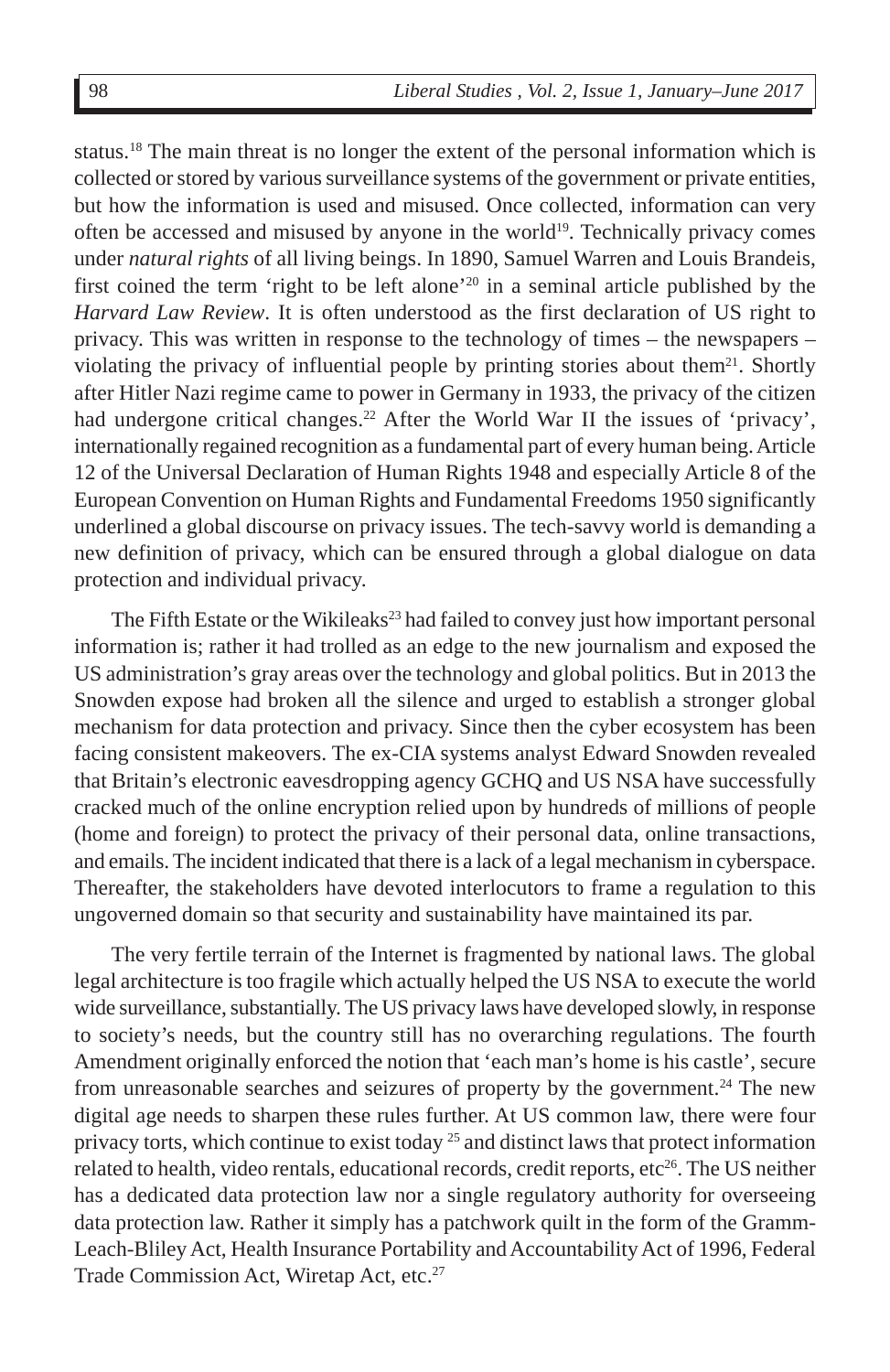The Council of Europe Convention for the Protection of Individuals with regard to Automatic Processing of Personal Data of 1981 is a first international treaty that safeguarded the subject matter of data. The Convention enshrines the individual's right to know that information is stored on him or her and, if necessary, to have it corrected. It also imposes some restrictions on trans-border flows of personal data to States where legal regulations do not provide equivalent protection. And also provides a ground for the national security and defence.<sup>28</sup> In 2001 the Council of Convention on Cyber Crime also underlined that personal data should be protected both in police sector, the area of telecommunication services, telephone services, and computer related crimes.<sup>29</sup>

The EU's incremental moves towards data protection is till date one of the most developed models. The EU Data Protection Directive (Directive 95/46/EC)30 governs both automatic and manual processing of personal data for natural persons. The Directives binds the EU Member States and gives them direction to specify 'the conditions under which the processing of personal data is lawful.' The Directive serves two objectives; first it protects the fundamental rights and freedoms of natural persons and in particular, a right to privacy, with respect to the processing of personal data and secondly, it ensures that no Member States (MS) can restrict or prohibit the free flow of personal data between the MS. In order to fulfill both objectives, the Directive lays out a number of legitimate provisions.<sup>31</sup> On 25 January 2012, the European Commission unveiled a draft legislative to establish a unified European data protection law, i.e. General Data Protection Regulation.<sup>32</sup> The Regulation intends to unify data protection within the EU with a single law applicable to all MS and the Council aims for adoption in 2018.33 This will replace the patchwork of different data protection laws currently in force in all 28 MS.

The Organisation for Economic Co-operation and Development (OECD) in 1980 adopted sets of Guidelines on the Protection of Privacy and Trans-border Flows of Personal Data. This provides a soft ground of understanding between the member states while overseeing the differences between the national laws and policies. It also underlined that automatic processing and trans-border flows of personal data create new forms of relationships among countries and require the development of compatible rules and practices, this can contribute to economic and social development.34 As the size of data (big data) is changing, old policies need to be reshaped accordingly. In 2014, Microsoft asked the Oxford Internet Institute to organise a small working group of senior leaders with experience in data protection regulation to review the 1980 OECD Guidelines and updated them according to the  $21<sup>st</sup>$  century.<sup>35</sup>

The Asia-Pacific Economic Community (APEC), published the Privacy Framework published in 2004.36 APEC is a forum for facilitating trade and investment in the Asia-Pacific region composed with 21 diverse member countries. In 2007 Peter Fleischer, Google Privacy Counsel, also endorsed the Framework. But the principles are ambiguous with respect to their effect and are capable of a vast number of interpretations and implementations and not at all mandatory; China, for instance, has already indicated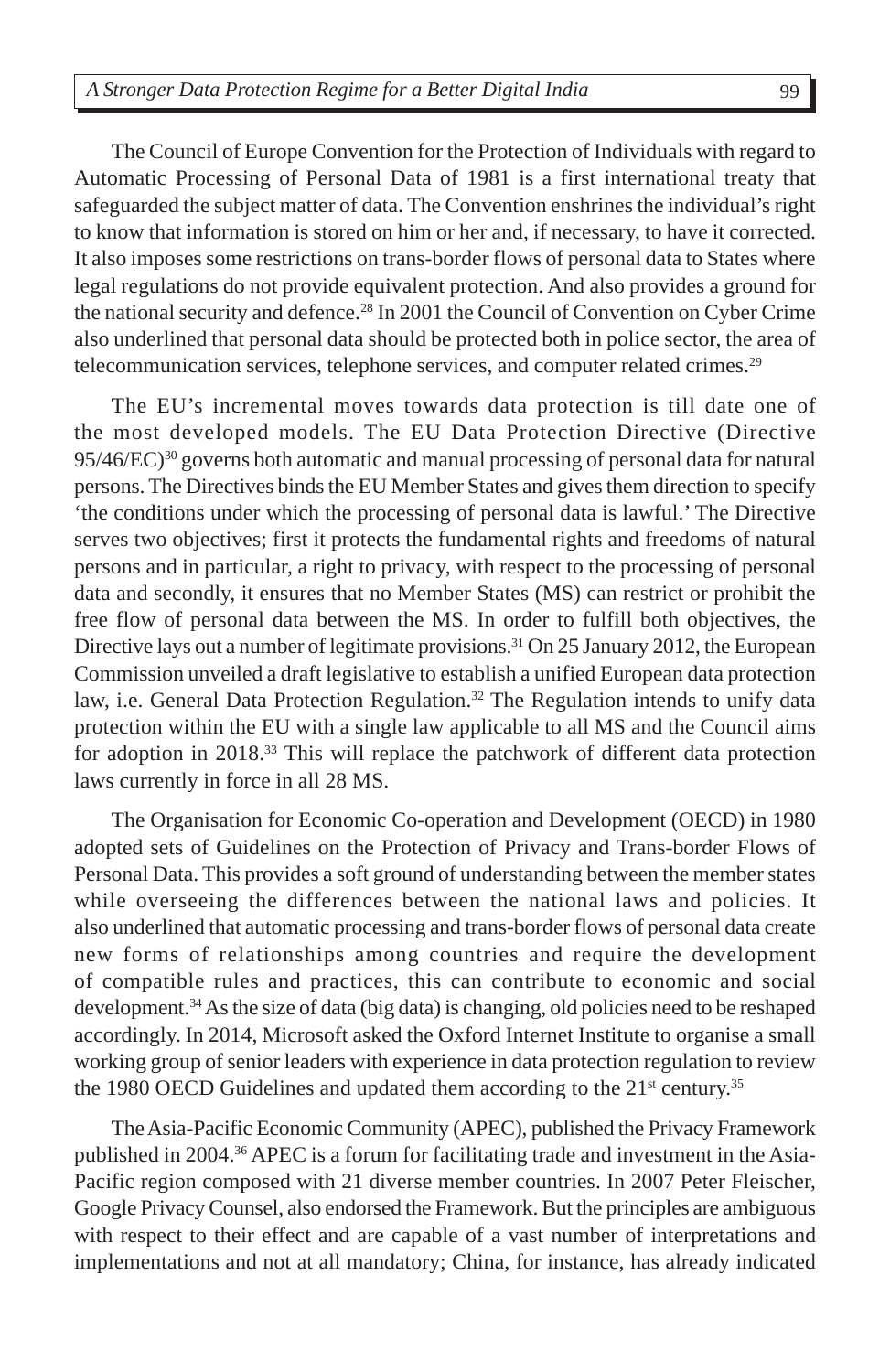that it has nothing do with them. On the other hand, lack of detail in the Framework makes it a shaky foundation that risks creating national privacy laws and rules that would be inconsistent with each other and far weaker than Europe's traditional approach to the subject. $37$ 

'I Agree' is a costly affair.38 The 'Safe Harbour' is a special regulation adopted by the EU to maintain a strict privacy protection for its citizens. It allows the third party to do business within EU if they meet 'adequacy' standard for privacy and data protection. Since 2000, the US Department of Commerce has collaborated with the European Commission to provide an adequate level of protection for the EU business that transfers personal data to the US companies so as to enable them to comply with the data export requirements of the EU Directive. The Snowden disclosure has emerged as a flashpoint; similarly, the US data protection and privacy standards are lower than their European counterparts. Maximillian Schrems affairs and Press Release No 117/1539 of the Court of Justice of the European Union significantly posed a serious concern between the natural allies. The future of the US-EU Safe Harbour is unsafe now.

The recently emerged crisis over the Safe Harbour, has raised a very pertinent question about what should the future of privacy and data protection be. It is possible to frame a legal mechanism to protect the data and that is only possible through 'trust'. Some testimonies can be drawn from now that all the stakeholders should work for an international cooperation rather than harmonising their own national laws. The old cliché of diplomacy and 'sovereignty' needs to be redefined because internet belongs to all and free, open and secure Internet is the driving motto of this century. On the other hand, Soft Laws (standardisation) and Mutual Legal Assistance Treaty could be considered as a significant domain to work for data protection and privacy. Similarly, there is a need for global architecture, so the UN should create a new set up specifically to deal with the issue of data protection.

#### **Data Protection and Privacy in India**

'Privacy' has been a contested subject in the Indian legal and political architecture, the reason is the Fundamental Rights chapter of the Constitution that reveals no mention of the word 'privacy', or anything that seems like a 'right to privacy'. The Indian judiciary and the Supreme Court in particular, have dealt with the issue of privacy, both as a fundamental right under the Constitution and as a common law right. The common thread through all these judgements of the Indian judiciary has been to recognise a right to privacy, either as a fundamental right or a common law right, but to refrain from it in iron-clad terms.<sup>40</sup> The very first case to lay down the contours of the right to privacy in India, was the case of *Kharak Singh v. State of Uttar Pradesh (1964) SCR (1) 332*. A fascinating development in the Indian Constitutional jurisprudence is the extended dimension given to Article 21 by the Supreme Court in post-Maneka era. The Supreme Court has asserted that Article 21 is the heart of the Fundamental Rights.<sup>41</sup> However, the Article 21 is safeguarding the right to privacy of Indian citizens.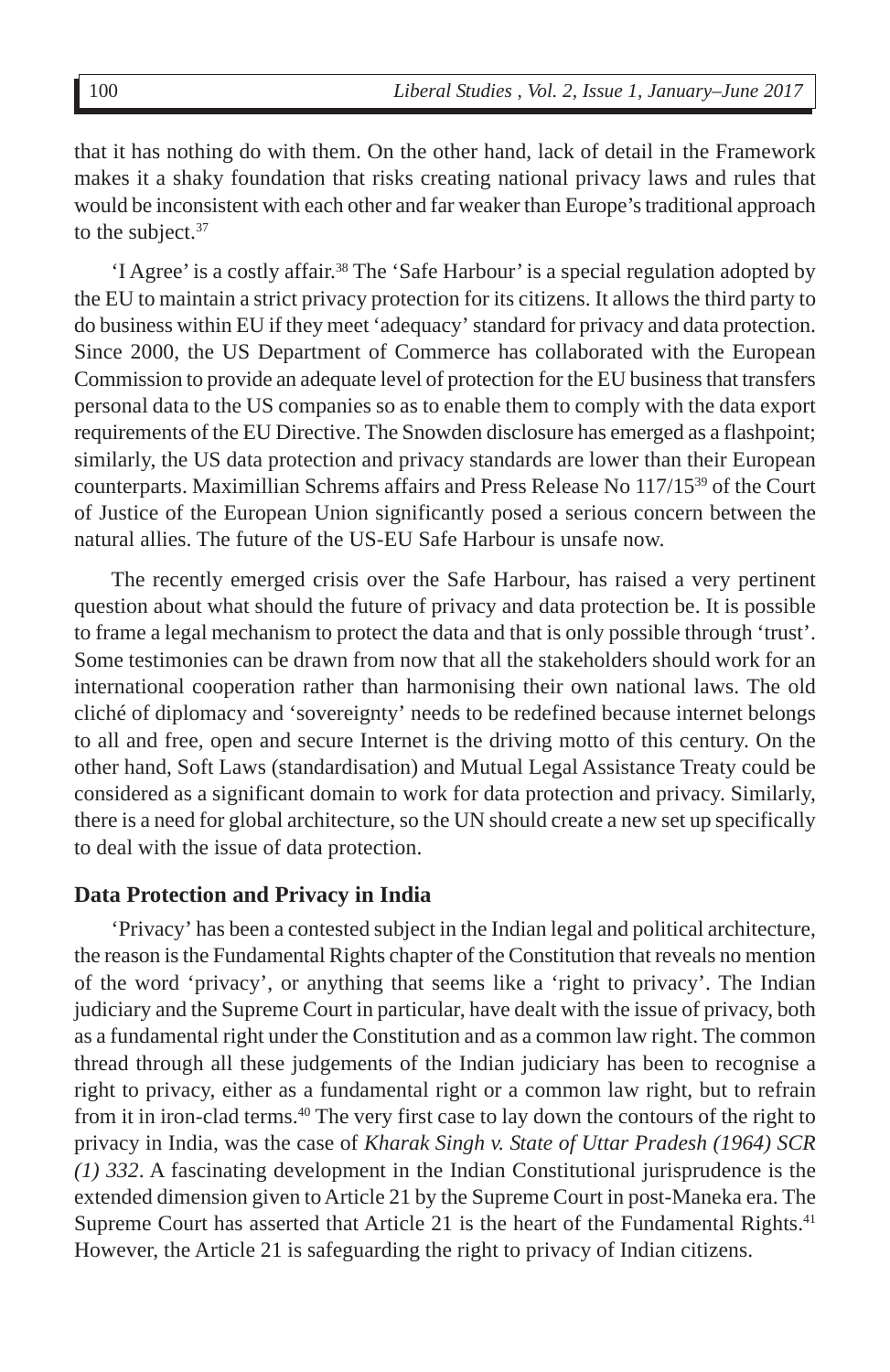The ubiquity of data transfers over the Internet is exposing individuals to more privacy risks. On the other hand collecting the data directly entered by the users or through their actions without their knowledge to generate financial gain out of data is also another major threat to data privacy. Data protection is a critical aspect of knowledge based society. The opportunities of the Indian market is exponentially attracting business and investment that also gaining currency between global stakeholders. Unlike EU, India does not have a strong data protection law that sometimes creates a hurdle to establishing a new business. However, just as in the case of the US, India has various laws that govern the data protection.

The Telecom Authority of India protects consumers by requiring that telecommunications service providers guard subscriber privacy whenever national security is not implicated.<sup>42</sup> The Public Financial Institutions Act on 1993 protects confidentiality in bank transactions.<sup>43</sup> The Information Technology Act (IT Act) of 2000 addresses computer crimes, including hacking, damaging computer source code, breaching confidentiality and viewing pornography.<sup>44</sup> Moreover, cyber security and data protection measures are supported by various enactments viz. the Indian Telegraph Act, 1885, the Indian Contract Act, 1872, the Specific Relief Act, 1963, the Public Financial Institutions Act, 1983, the Consumer Protection Act, 1986 and the Credit Information Companies (Regulations) Act, 2005.

The IT (Amended) Act 2008 has 'strengthened'45 the data protection regime in India<sup>46</sup>. Section 43A deals with implementation of reasonable security practices for *sensitive personal data or information* and provides for the compensation of the person affected by *wrongful loss or wrongful gain*. Section 72A provides for the imprisonment for a period up to 3 years and/or a fine up to Rs. 500,000 for a person who causes *wrongful loss or wrongful gain* by disclosing personal information of another person while providing services under the terms of lawful contract.<sup>47</sup>

In June 2011, the Ministry of Communications and Information Technology's notification underlines a new privacy package that included various new rules that apply to companies and consumers: The Information Technology Rules (Reasonable Personal Data or Information) 2011. A key component of these rules was that any organisation processing personal information in India requires written consent before undertaking certain activities and must implement reasonable security policies and process<sup>48</sup>. The new rules added a caveat into the data protection regime viz. Eight Sensitive Personal Data or Information<sup>49</sup> that needs to be protected. The technology rules have underlined a clear distinction between the 'Right to Information' and 'Right to Privacy' (data protection).<sup>50</sup> The intention of the Indian Government is to enhance the data security and privacy in the country and it feels that this is a crucial step to promote offshoring in India. However, the actual nature of these rules does not completely solve the original purpose.<sup>51</sup>

In 2013 the Centre for the Internet & Society proposed a bill 'The Privacy (Protection) Bill 2013'. The bill 2013 does not provide any definition of 'privacy',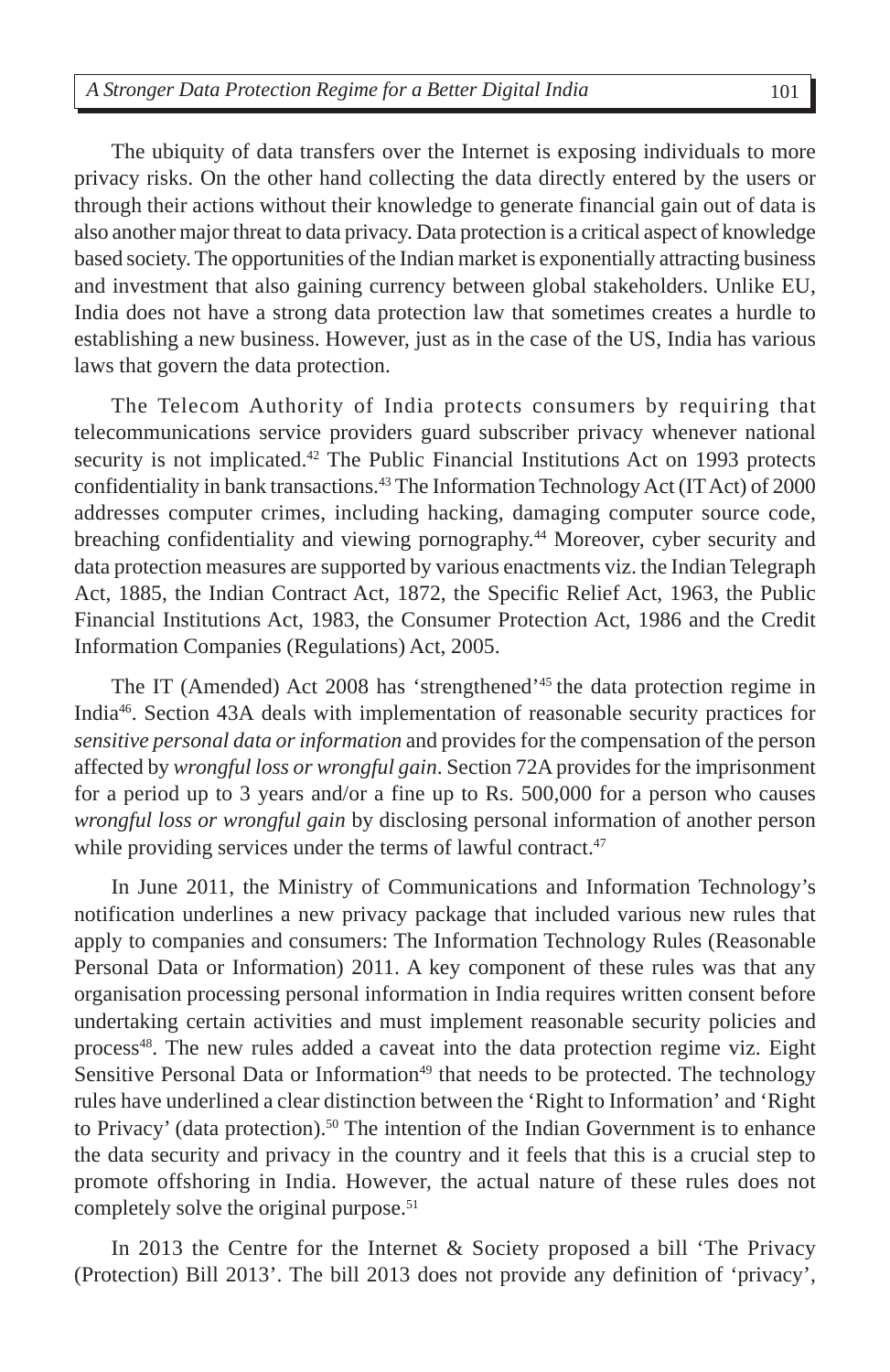however, it focused on the protection of personal and sensitive personal data of persons.<sup>52</sup> On the other hand, the revised CIS Privacy Bill gives a free pass to NASSCOM and Big Data.<sup>53</sup>

During 2011-2013 there were three significant proposals for a comprehensive data privacy law in India but none gained the endorsement of the previous government.54 There is a need for a comprehensive and strong data protection regime which got a new momentum in February 2014, viz. "The Right to Privacy Bill 2014". The proposed bill extends the right to Privacy to all residents of India including those residing in *Jammu and Kashmir*, the bill furthermore recognises the Right to Privacy as a part of Article 21 of the Indian Constitution.<sup>55</sup> For the present government, cyber security is a critical issue and thus the government needs to adopt a strong law which will ensure privacy and data protection. Moreover, the future of digital revolution in India is heavily reliant on how the government and private sectors are implementing their data protection and privacy regulations.

### **Securing Digital Market in India**

Indian market has shown a strong commitment to transform via digital revolutions and at the same time there is a need to construct a global system that can accommodate and allow for such a transformation. Access, Voice and Opportunity must not be more cumbersome for the 'next billion.' And, this also means more responsibility for the Indian government.56 According to a survey conducted by *Observer Research Foundation, 'Digital India: Aspirations high in smaller cities than in metros*. People in smaller cities of India were more hopeful about the prospects of digital technologies than the people in big cities and metros which are traditionally thought of as 'tech savvy'. The survey, done as part of the CyFy 2015 State of the Debate to discern key trends in the usage of the information services in the digital economy among Indians, also found that for Indians who spend nearly two hours on an average on the internet every day, Facebook accounts for a lot of the time spent online. The survey was conducted in ten 'million-plus' cities with an average population of 6.1 million. These surveys were conducted at supermarkets in each of the cities to target the middle class. On an average 50 respondents from each city participated in the survey. The survey found that while Indians distrust cyberspace for storage of their personal data, it does not hinder their participation in online markets.<sup>57</sup> A testimony of this survey suggests that the future of the revolution is relying on – *e-commerce, digital economy and appsociety*. 58 Another research suggested that by 2020, India's entertainment and media industry will be able to clock over USD 40,000 mn.<sup>59</sup>

Clearly, the Internet is mainstreaming in India's growth, the advent of low-cost ICT gadgets like smartphones has been nourishing the app-society and economy. India's internet user base was  $462$  million in  $2016^{60}$ , similarly the e-Commerce industry is swiftly rising, changes can be seen over the years. E-commerce sector in India has grown by 34 per cent, compound annual growth rate since 2009 has touched \$16.4 billion in 2014.<sup>61</sup> As of now India is the second largest Internet user in world, and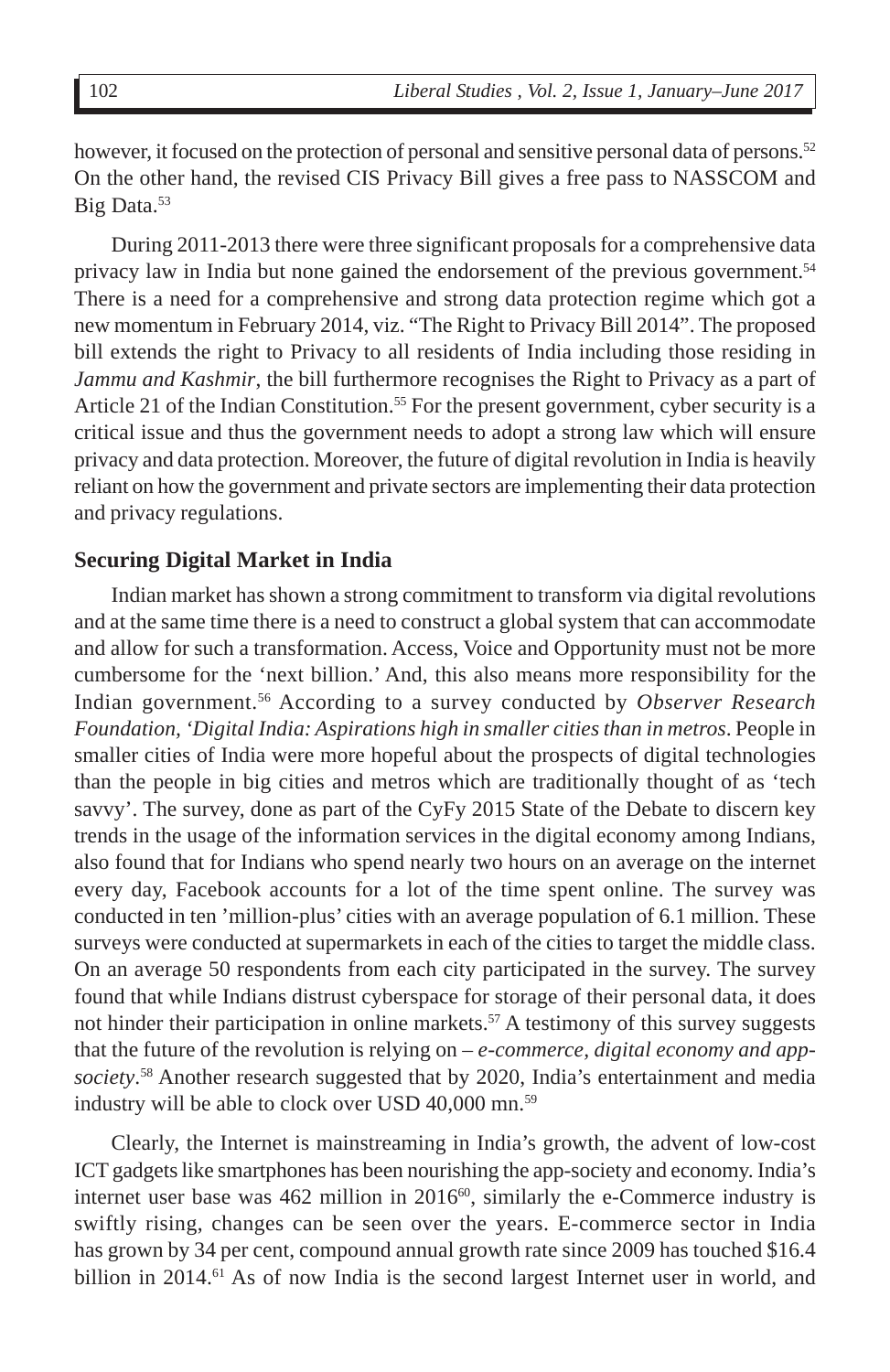though the penetration of e-commerce is low compared to western markets, it is growing exponentially and adding around 6 million new entrants every month<sup>62</sup>.

Innovative service offerings by the e-commerce industry like one-day delivery, big billion day, 30 day replacement warranty, Cash on Delivery (CoD), cash back, mobile wallets, etc has been significantly promoting new domains of business all over India. On the other hand, through this India Post has also been regaining its significance; in 2014, the Indian Post collected INR 2.8 billion trough CoD option of payment.<sup>63</sup> Similarly, low average broadband speed and flat average internet speed, the absence of e-commerce laws, low entry barriers, rapidly changing business models, urban phenomena, shortage of manpower and customer loyalty<sup>64</sup> are some challenges to the *horizontal and vertical growth* of e-commerce in India.

One of the biggest challenges in this e-transformation is data security. To address this, Indian industry has taken proactive steps, but the threat landscape is dynamic and requires organisations to keep upgrading their security programmes as per demands. New technologies bring new security threats, new models, vulnerabilities and risks along with new opportunities. In a cybered world security is not a single window activity but an ongoing process. To ensure this, data protection and security will remain to be key enablers.

In the next 3 years digital expansion will be adding the *next great billion* to India's digital ecosystem. This will significantly reduce the numeric value of digital haves and have nots. To achieve this milestone, the government has envisaged nine digital pillars,<sup>65</sup> but all this will require a huge magnitude of investment and the Indian market has a huge potential in this regard. The visit of the Indian Prime Minister to the Silicon Valley is another promising, open door policy for greater digital investment. The promise of the Valley gives two headways: a larger investment in digital market and a rise of the 'Natural Language Processing' industry, which is minimal in the Indian context.

Digital India needs strong and dynamic cyber security architecture. But India has failed to deliver a structural approach to cyber security. Despite being the third biggest  $target<sup>66</sup>$  among cyber criminals at a global level, India does not have a cyber strategy or unified cyber command to look after its netizen privacy and national security.

#### **The Way Forward**

The recent demonetisation saga, rise of new e-payments platforms and the government push for Aadhaar linked transactions has a lot to do with data protection regulations. India will be the first country to *glocalise*<sup>67</sup> the digital ecosystem. On the other hand, an advanced model of cyber security architecture is the need of the hour. That can be possible through a second generation data encryption policy, data protection and privacy laws. A wise and tech-savvy decision will be more helpful to develop a truly successful Digital India.

As per the various estimations, 70 per cent of Indians are living in rural India; Digital transformation will bring a new platform to them. Most of the time cyber incidents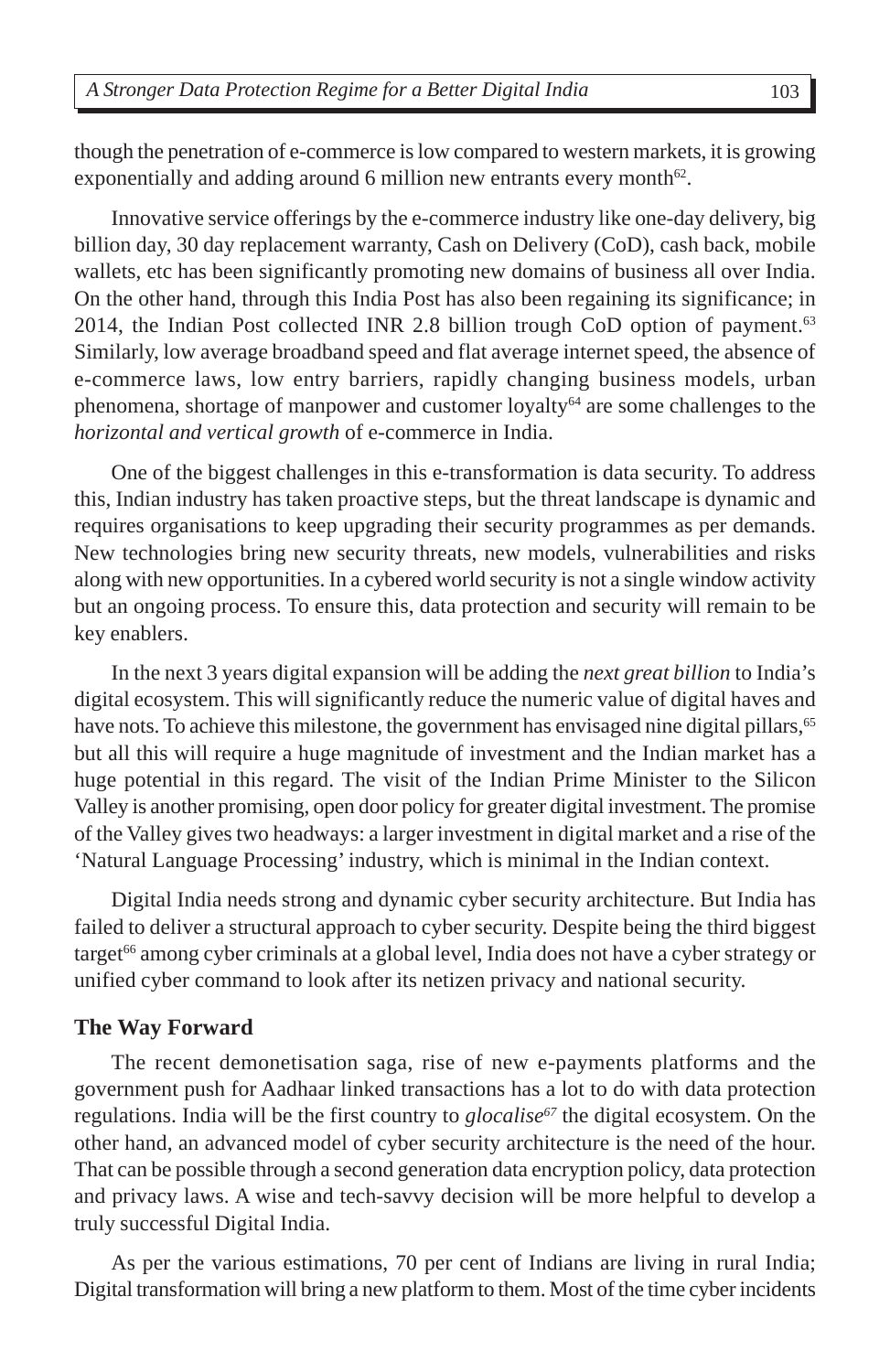become paramount due to human errors.<sup>68</sup> Behind the computer screen, ethics play a very insignificant role. It is also the duty of the government as well as the business stakeholders to invest and create 'ethics' in cyberspace. A developed India is possible only if the digital India(ns) successfully manoeuvre digital investment along with human ethics and security.

On the other hand, after 2019, the present size of data will increase exponentially. In view of this, the present government should first create a data protection regime to ensure privacy and security for all. Secondly, a dedicated and autonomous governmental body should be formed to deal with the privacy and data protection. Nonetheless, a stronger data protection regime will bring a positive and progressive growth to Digital India.

#### **Notes**

- 1. Samir Saran, "A Reluctant Digital Power Emerges From the Shadows", *The Wire,* 22 December 2016.
- 2. Arun Mohan Sukumar, "India to Chair UN Group on 'Killer Robots', Open New Page on Arms Control Diplomacy", *The Wire,* 19 December 2016.
- 3. Mihir Sharma, "India Needs a Nudge, Not a Shove", *Bloomberg*, 16 February 2017.
- 4. Franz Kafka, *The Metamorphosis*, (Kurt Wolff, Leipzig, 1915), a 20th century fiction that had deconstructed the social system in differently. It has been used here as a metaphor to see study the digital life how it shaping the ideas, technology, policy, strategy and conflicts.
- 5. Chris Demchak, "Conflicting Policy Presumptions about Cybersecurity: Cyber–Prophets, Priests, –Detectives, and –Designers, and Strategies for a Cybered World," Atlantic Council, *Issue Brief*, 12 August 2010, http://www.atlanticcouncil.org/images/files/publication\_pdfs/403/ Demchak-brief.pdf.
- 6. Paul Rosenzweig, *Cyber Warfare: How Conflicts in Cyberspace are Challenging America and Changing the World*, USA, Paeger, 2013.
- 7. Information Communication Act, No 21 of 2000.
- 8. Sir Arthur Conan Doyle, *The Adventure of the Copper Beeches*, Happer & Brothers, 1892, pp. 289.
- 9. Small Satellite can be used as new tool for Digital India, see, Vignan Velivela, "Small Satellite Constellations: The Promise of 'Internet for All'", *ORF Issue Brief*, No. 107, September 2015.
- 10. Sareh Aghaei1, et al., "Evolution of the World Wide Web: From Web 1.0 to Web 4.0", *International Journal of Web & Semantic Technology*, vol. 3, no. 1, 2012, pp. 1-10.
- 11. Flat World Business, "Web 1.0 vs. Web 2.0 vs. Web 3.0 vs. Web 4.0 vs. Web 5.0 A bird's eye on the evolution and definition", accessed 27 October 2015, https://flatworldbusiness. wordpress.com/flat-education/previously/web-1-0-vs-web-2-0-vs-web-3-0-a-bird-eye-on-thedefinition/.
- 12. It is unknown to everybody what would be the future of Web.
- 13. Eric Schmidt and Jared Cohen, *The New Digital Age*, London, John Murray, 2013.
- 14. "Theme of CyFy 2015", the India Conference on Cyber Security and Internet Governance, 14- 16 October 2015.
- 15. Marjorie Cohn, "Beyond Orwell's Worst Nightmare", *The Huffington Post*, updated 02 April 2014, accessed 27 October 2015, http://www.huffingtonpost.com/marjorie-cohn/beyondorwells-worst-nigh\_b\_4698242.html?ir=India&adsSiteOverride=in.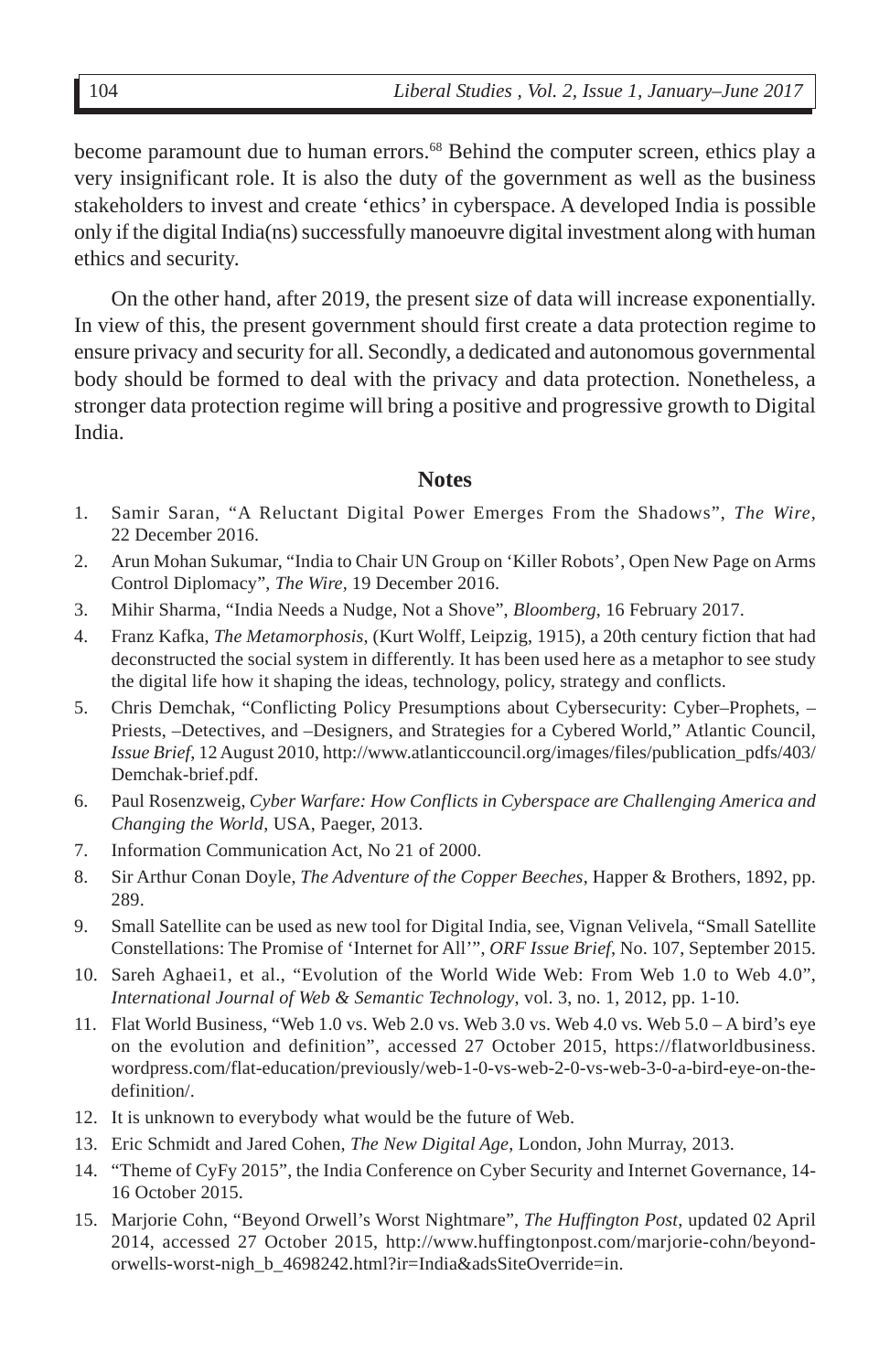- 16. Tom de Castella and Kayte Rath, "Prism and privacy: What could they know about me?", *BBC News Magazine*, 12 June 2013, accessed on 27 October 2015, http://www.bbc.com/news/ magazine-22853432.
- 17. BBC India, "The Indian matchmakers targeting divorcees", 11 May 2015, accessed on 27 October 2015, http://www.bbc.com/news/world-asia-india-32547360.
- 18. Amitai Etzioni, *Privacy in a Cyber Age: Policy and Practice*, USA, Palgrave Macmillan, 2015.
- 19. Samuel Warren and Louis Brandeis, "The Right to Privacy", *Harvard Law Review*, vol. IV, no. 5, 1890, accessed on 27 October 2015, http://groups.csail.mit.edu/mac/classes/6.805/articles/ privacy/Privacy\_brand\_warr2.html.
- 20. Data Security Council of India, "Legal Framework for Data Protection and Security and Privacy Norms", *Consultation Paper Submitted to DoPT, 5 July 2010*, accessed on 27 October 2015, https://www.dsci.in/sites/default/files/Legal%20Framework% 20for%20Data%20Protection% 20and%20Security%20and%20Privacy%20norms\_0. pdf.
- 21. "The emergence of privacy as a human right", accessed on 27 October 2015, https:// www.dataprotection.ie/documents/teens/cspe%20resource%20booklet/Section\_2\_- \_Privacy\_as\_a\_Human\_Right.pdf
- 22. A movie based on WikiLeaks and Julian Assange.
- 23. US Constitution Fourth Amendment, accessed on 29 October 2015, https://www.law.cornell.edu/ constitution/fourth\_amendment.
- 24. Ariel E. Wade, "A New Age of Privacy Protection: A Proposal for an International Personal Data Privacy Treaty", *George Washington International Law Review*, no. 42, 2010, pp. 659- 685.
- 25. *Ibid.* p. 662.
- 26. Rosemary P Jay, *Data Protection and Privacy 2014*, London, Hunton & Williams, accessed 15 September 2015, https://www.hunton.com/files/Publication/1f767bed-fe08-42bf-94e0- 0bd03bf8b74b/Presentation/PublicationAttachment/b167028d-1065-4899-87a9- 125700da0133/United\_States\_GTDT\_Data\_Protection\_and\_ Privacy\_ 2014.pdf.
- 27. Council of Europe, "Convention for the Protection of Individuals with regard to Automatic Processing of Personal Data, 1981", accessed on 28 October 2015, http://www.coe.int/en/web/ conventions/full-list/-/conventions/treaty/108.
- 28. Council of Europe, "Convention on Cyber Crime, 2001", accessed on 28 October 2015, http:/ /www.europarl.europa.eu/meetdocs/2014\_2019/documents/libe/dv/7\_conv\_budapest\_/ 7\_conv\_budapest\_en.pdf.
- 29. European Council, "Directive 95/56/EC of the European Parliament and of the Council", 24 October 2015, accessed on, 20 September 2015, http://eur-lex.europa.eu/LexUriServ/ LexUriServ.do?uri=CELEX:31995L0046:en:HTML.
- 30. *Ibid.*
- 31. European Commission, "Regulation of the European Parliament and of the Council", 25 January 2012, accessed on 25 September 2015, http://ec.europa.eu/justice/data-protection/document/ review2012/com\_2012\_11\_en.pdf.
- 32. Ben Rossi, "New EU Data Law's Go-live date Finally Revealed and why it costs will run into billion", *Information Age*, 12 August 2015, accessed on 29 October 2015, http:// www.information-age.com/technology/information-management/123459991/new-eu-data-lawsgo-live-date-finally-revealed-and-why-its-costs-will-run-billion.
- 33. Organisation for Economic Co-operation and Development, *Guidelines on the Protection of Privacy and Transborder Flows of Personal Data*, 1980, accessed on 25 October 2015, http:// www.oecd.org/sti/ieconomy/oecdguidelinesonthe protectionofprivacyandtransborderflowsof personaldata.htm#part1.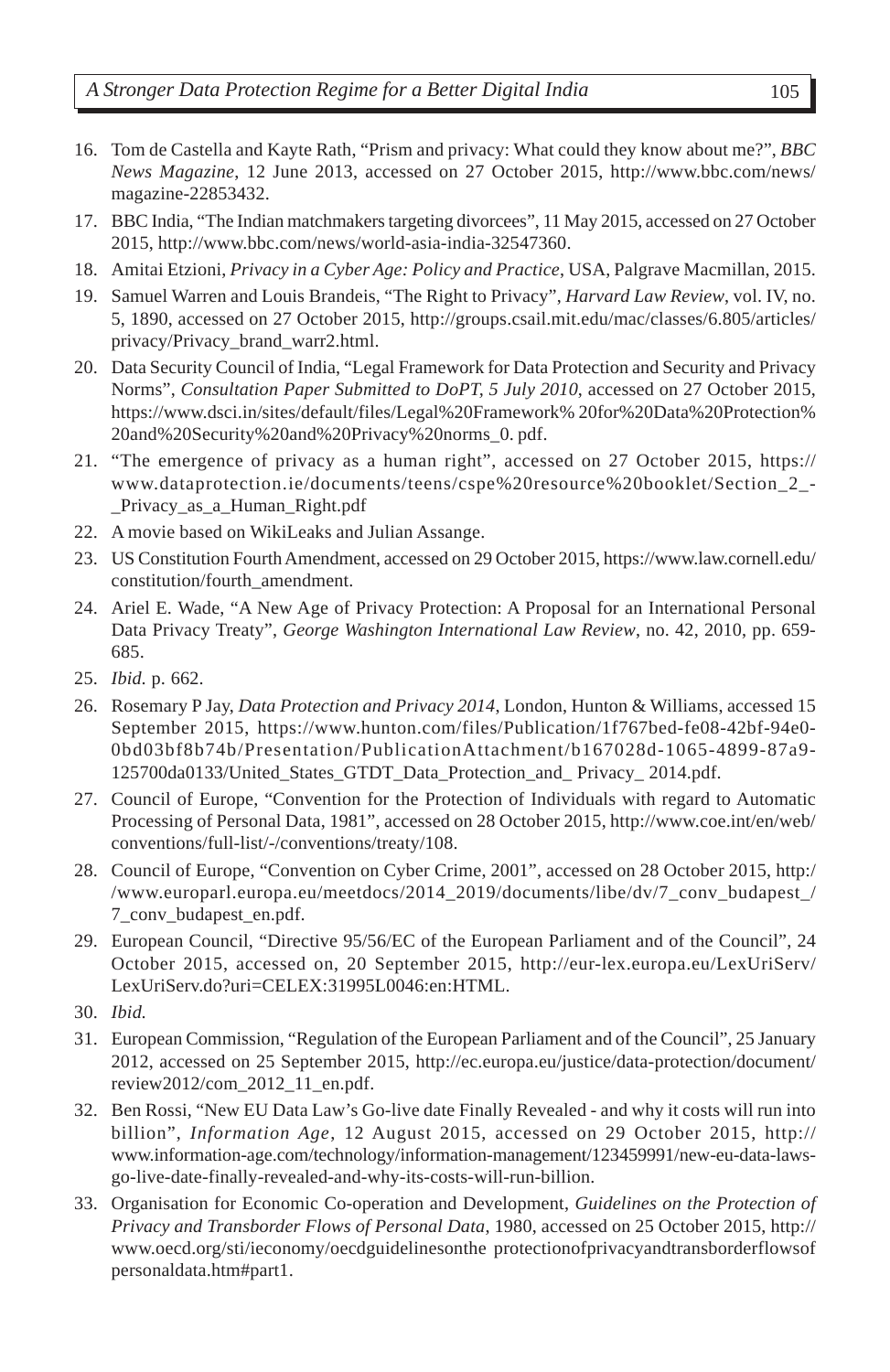- 34. Fred H. Cate, "Data Protection Principles for the 21st Century Revising the 1980 OECD Guidelines", March 2014, accessed on 29 October 2014, http://www.oii.ox.ac.uk/publications/ Data\_Protection\_Principles\_for\_the\_21st\_Century.pdf.
- 35. Asia-Pacific Economic Community, "APEC Privacy Framework, 2004", accessed 25 September 2015, http://www.apec.org/Groups/Committee-on-Trade-and-Investment/~/media/ Files/Groups/ECSG/05\_ecsg\_privacyframewk.ashx .
- 36. Chris Pounder, "Why the APEC Privacy Framework is unlikely to protect privacy", 15 October 2007, accessed on 29 October 2015, http://www.out-law.com/page-8550.
- 37. Alexis C. Madrigal, "Reading the Privacy Policies You Encounter in a Year Would Take 76 Work Days", 1 March 2012, http://www.theatlantic.com/technology/archive/2012/03/readingthe-privacy-policies-you-encounter-in-a-year-would-take-76-work-days/253851/, accessed on 29 October 2015.
- 38. Court of Justice of the European Union, "Maximillian Schrems v Data Protection Commissioner", Press Release No 117/15, Luxembourg, 6 October 2015, accessed on 29 October 2015, http://curia.europa.eu/jcms/upload/docs/application/pdf/2015-10/cp150117en.pdf.
- 39. Government of India, "Report of the Group of Experts on Privacy", *Planning Commission*, 16 October 2012.
- 40. "Right to Privacy Under Article 21 and the Related Conflicts", 22 January 2014, accessed on 30 October 2015.
- 41. The Telecom Regulatory Authority of India Act, No. 24 of 1997.
- 42. The Recovery of Debts Due to Banks and Financial Institutions Act, No 51 of 1993.
- 43. IT Act 2000.
- 44. The Centre for Internet & Society, "IT Act and Commerce", 11 August 2009, accessed on 30 October 2015, http://cis-india.org/internet-governance/blog/it-act-and-commerce.
- 45. Kamlesh Bajaj, "Data Protection Regime Beefed Up", 20 January 2009, accessed on 30 October 2015, https://www.dsci.in/sites/default/files/data\_protection\_regime\_ beefed\_up\_ livemint\_20th\_jan\_2009.pdf.
- 46. *Ibid.*
- 47. CRID, "First Analysis of the Data Protection Law in India", University of Namur, accessed on 30 October 2015, http://ec.europa.eu/justice/policies/privacy/docs/studies/final\_report\_ india\_en.pdf.
- 48. Password, financial information, health information, sexual orientation, medical records and history, Biometric Information, etc.
- 49. Ministry of Communications and Information Technology, "Information Technology (Reasonable security practices and procedures and sensitive data or information) Rules, 2011", 11 April 2011, accessed on 30 October 2015, http://deity.gov.in/sites/upload\_files/dit/files/ GSR313E\_10511(1).pdf.
- 50. Patrick S. Ryan, et al., "Regulation of the Cloud in India", *Journal of Internet Law*, vol. 15, no. 4, 2011, pp. 7-17.
- 51. Neeraj Dubey, "The Privacy (Protection) Bill, 2013", *PSA Legal Counsellors*, 8 November 2013, accessed on 30 October 2015, http://www.mondaq.com/india/x/273736/Data+Protection+ Privacy/Secret+Agreement+Fragile+Evidence.
- 52. Prashant Reddy, "Revised CIS Privacy Bill gives a free pass to NASSCOM and Big Data", 16 October 2013, accessed on 30 October 2015, http://spicyip.com/2013/10/revised-cis-privacybill-gives-a-free-pass-to-nasscom-and-big-data-2.html.
- 53. Graham Greenleaf, "India's Data Protection impasse: Conflict at all levels", *Privacy Laws & Business International Report*, no. 127, 2014, pp. 23-24.